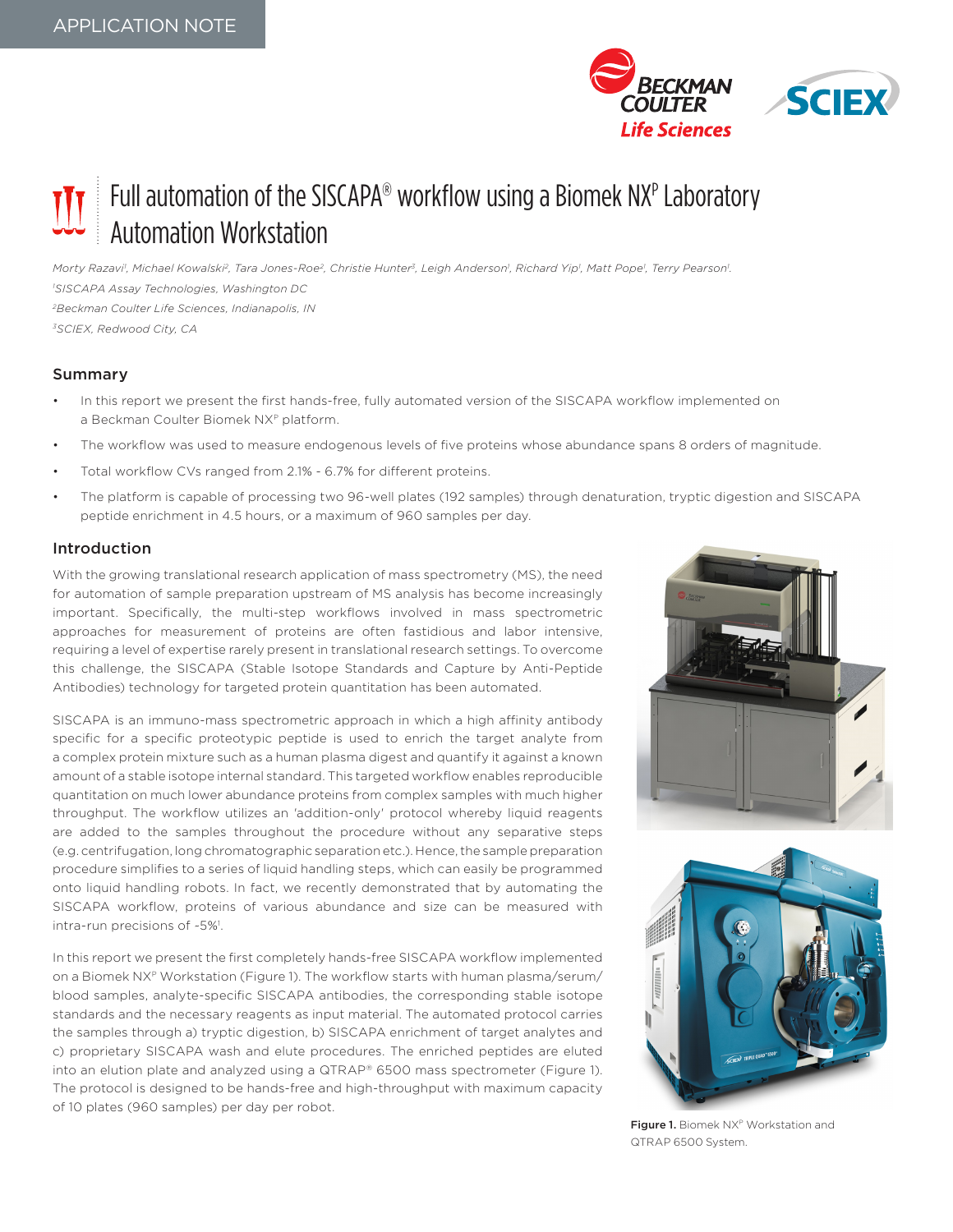## Materials and Methods

## Peptides, Antibodies and Plasmas

Five proteotypic, surrogate tryptic peptides were chosen to represent human plasma proteins of varying size and abundance (Table 1). Stable isotope labeled versions of the target (endogenous) peptides were synthesized using solid-phase methods by New England Peptide (MA, USA). For the stable isotope standard (SIS) peptides, an isotope labeled C-terminal arginine or lysine was used to provide mass shifts of +10 amu and +8 amu respectively.

High affinity antibodies specific for the target peptides were obtained from SISCAPA Assay Technologies Inc. (Washington DC, USA). Pooled human plasma was obtained from BioReclamation Inc. (NY, USA).

#### Table 1. List of analytes

| Protein                      | Approximate 'Normal' range<br>(ng/mL) | MW (Da) | Peptide Sequence,      |
|------------------------------|---------------------------------------|---------|------------------------|
| <b>Albumin</b>               | 35,000,000 - 50,000,000               | 69.367  | <b>LVNEVTEFAK</b>      |
| Apolipoprotein B             | 400,000 - 1,250,000                   | 515,605 | <b>FPFVDVITK</b>       |
| CystatinC                    | $600 - 1.500$                         | 15.799  | ALDFAVGEYNK            |
| Soluble Transferrin Receptor | 1.800 - 4.600                         | 84.871  | <b>GFVEPDHYVVVGAQR</b> |
| Mesothelin                   | $10 - 80$                             | 68.986  | <b>II GPHVEGIK</b>     |

## The Workflow

The "addition only" digestion protocol has been described in detail<sup>1</sup> and is summarized in Figure 2. Briefly, the samples were first denatured in a mixture of urea, Trizma and Tris(2-carboxyethyl)phosphine hydrochloride (TCEP) such that their respective concentrations were 9 M, 0.2 M and 0.03 M during the reaction. After denaturation the samples were alkylated using 0.06 M iodoacetamide, diluted in 0.2 M Trizma to a final urea concentration of 1 M and digested using trypsin at a protein:enzyme ratio of 10:1. We chose a digestion time of 3 hours, as has been previously determined to yield maximum endogenous signal for all proteins under study. The SIS peptides were added before digestion. After digestion, the assay-specific antibodies coupled to protein-G magnetic beads were added to the samples to capture the endogenous analyte and the corresponding SIS peptide.The enriched peptide targets, now bound to the antibody, were then subjected to a series of wash steps followed by acid-elution from the antibody. The final peptide eluates were then analyzed by a nanoLC™ 425 system coupled to a SCIEX QTRAP 6500 system.

## Experimental Design

The pooled human plasma was processed as 16 replicates. The eluates from eight of the replicates were pooled at the end of the process to evaluate the imprecision contributed by the mass spectrometric measurements. The remaining eight replicates were processed separately to evaluate the total workflow coefficient of variation (CV). The following sum of squares model was used to calculate the imprecision contributed by the upstream workflow implemented on the Biomek NX<sup>P</sup> platform:

$$
CV_{\text{Biomek}^2} = CV_{\text{Total Workflow}^2} - CV_{\text{MS}^2}
$$



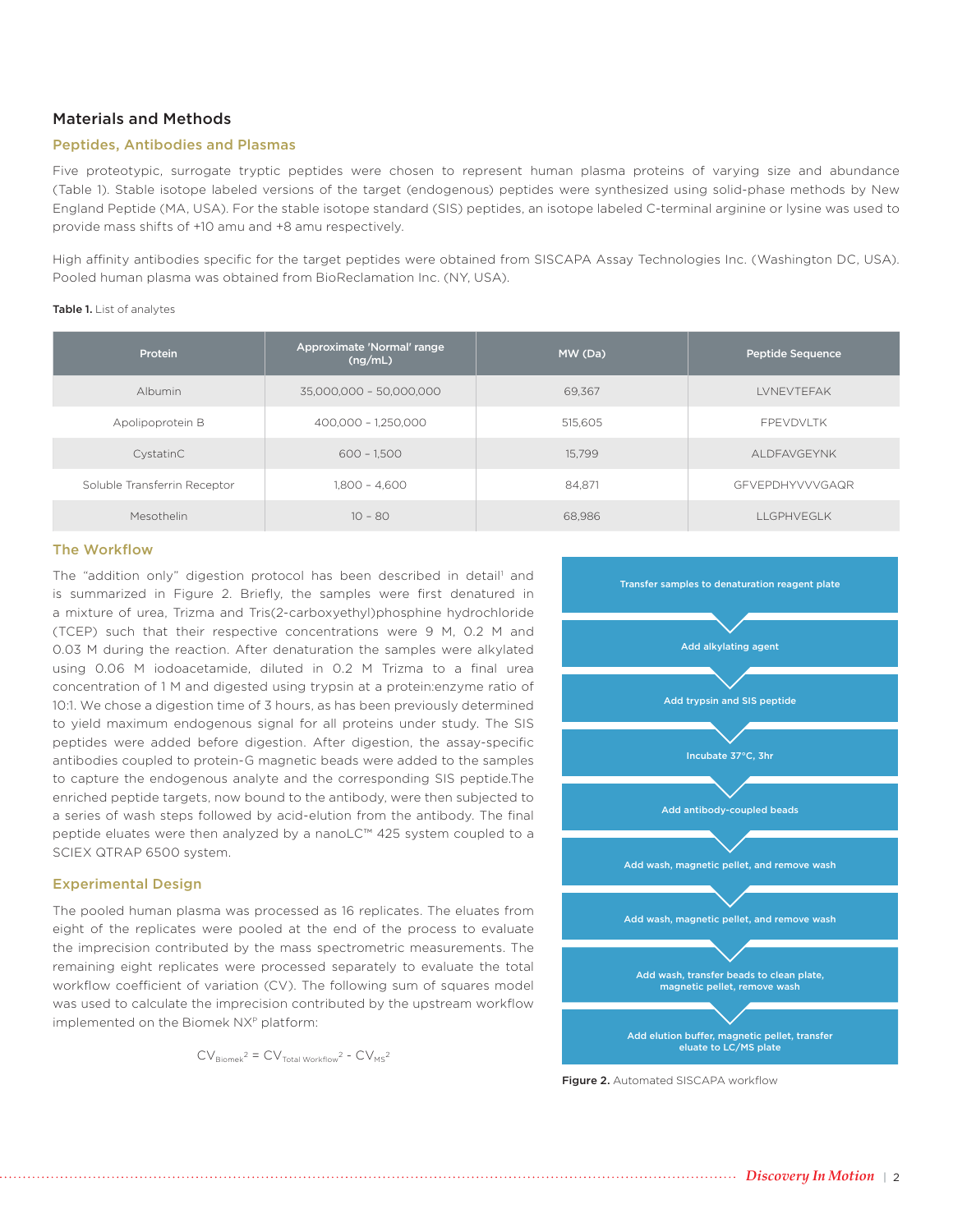## The Biomek NXP Workstation Setup

The SISCAPA workflow was automated on a Biomek NXP Workstation with a 96-channel enhanced selective tip (EST) pod. The EST feature enables any configuration of tips to be utilized, thereby allowing partial sample plates to be processed. The flexible Biomek deck was configured with an orbital shaker and shaking incubator (Inheco, Germany), as well as a Biomek Stacker to allow additional pipette tips and reagent and processing plates to be introduced to the deck as needed. This storage capacity enabled a completely hands-free automated workflow. The Biomek deck layout and the initial SISCAPA configuration are shown in Figures 3A and 3B respectively.



Figure 3. Biomek deck layout (A) and SISCAPA configuration (B) including stacker contents.

#### Mass Spectrometer Configuration

For each target peptide, the collision energies and declustering potentials were optimized by injecting 10 µL of 100 fmol/µL solution of the peptide mixture into the LC-MS/MS system and analyzed using Skyline software (University of Washington, USA). The LC-MS/MS platform consisted of a nanoLC™ 425 system operating in microflow mode coupled to a QTRAP 6500 System (SCIEX, USA). A 15 µL aliquot of each sample was pushed through a trap-elute configuration where an isocratic gradient at 3% buffer B (2mins) was used to wash salts to waste. The trap valve was then switched and the analytical gradient was used to separate the peptides on a 2.7 µm HALO Peptide-ES C18 column (SCIEX) with a flow rate of 10 µL/min. The target peptides were separated using a 10-minute analytical gradient with 0.1% formic acid (FA)/5% DMSO in water as solvent A and 90% acetonitrile/5% DMSO in 0.1% FA in water as solvent B. The peak area ratios were analyzed using MultiQuant™ software (SCIEX).

#### Results

The workflow presented here was designed with three key requirements in mind: a) to demonstrate liquid handling precision b) to be completely hands-free and c) to be high-throughput (capable of processing ~1000 samples per day).

The two key steps of the workflow that significantly impacted the precision were determined to be the SIS peptide addition step and the Clean Plate transfer step. The SIS peptide addition was optimized by manipulating the liquid handling parameters: a 5 µL leading air-gap was aspirated before aspirating the SIS mixture, the content was blown out in the liquid without a tip touch





at a speed of 10 µL/s. The Clean Plate was introduced into the washing procedure to reduce the amount of non-specific background peptides thus improving the signal to noise ratio and the overall CV. Figure 4 demonstrates the importance of introducing the Clean Plate during the wash procedure.

Typical chromatograms for the five endogenous targets are shown in Figure 5, illustrating the difference in abundance. The CV breakdown for the experiment is presented in Table 2. The total workflow CV ranged from 2.1% to 6.7% for different proteins. Consistent with previous reports, the imprecision seen with some assays (albumin and sTfR) was primarily contributed by the mass spectrometric measurements hence making it impossible to accurately estimate the very low imprecision due to the Biomek SISCAPA workflow itself. In cases where measuring the imprecision of upstream sample preparation was possible, the results ranged from 3.6% to 5.0% for different proteins, which includes the imprecision due to digestion variability and the liquid handling imprecision during the SISCAPA procedure.